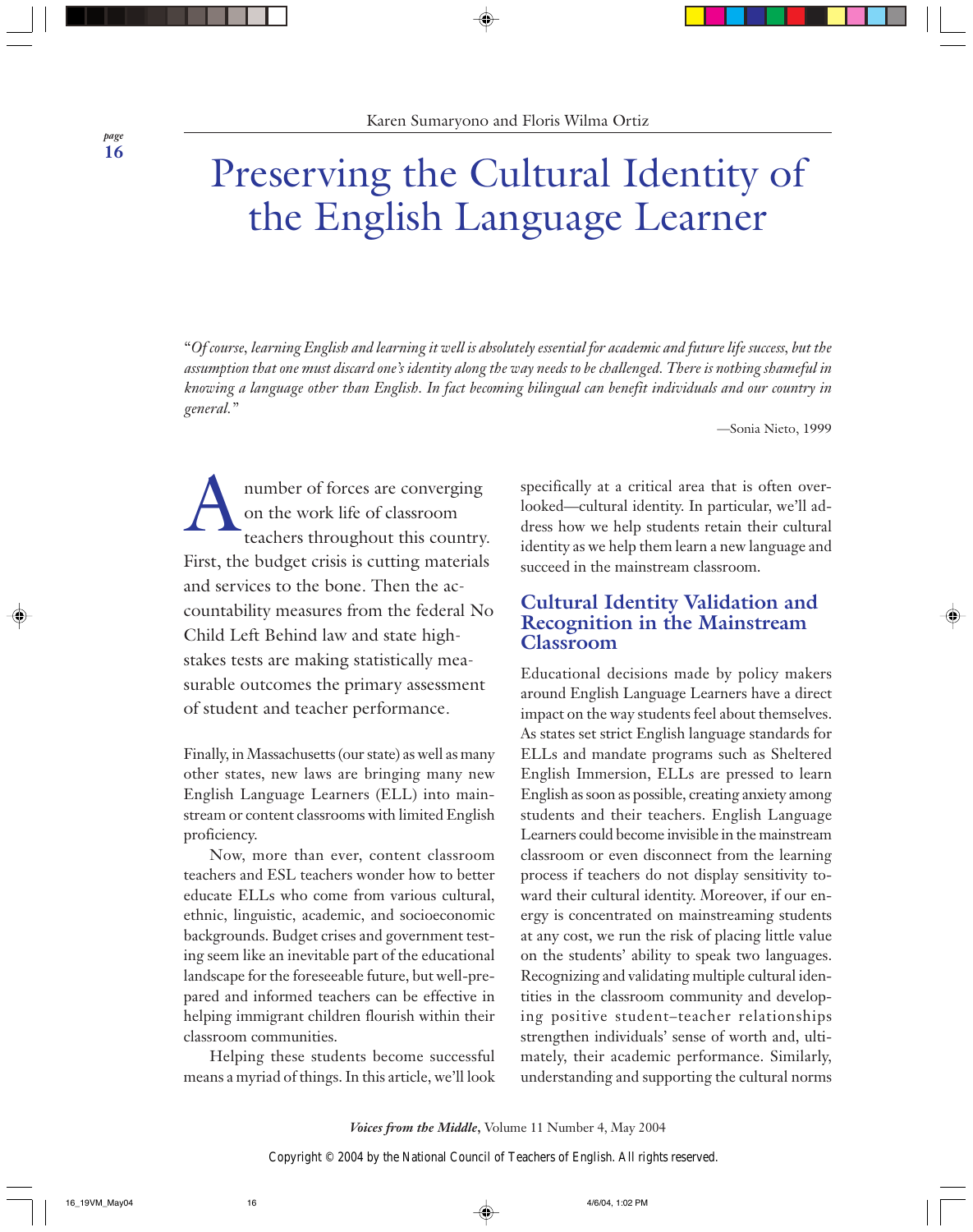of diverse learners help to create a safe and nurturing environment, which motivates students to take the necessary risks to be successful. Therefore, it is essential to find meaningful ways to incorporate the richness of students' cultural backgrounds into the curriculum. How can this be done on an ongoing basis rather than as a onetime superficial multicultural display that will be stored in a back closet? As we invest in this critical approach to honoring native cultures, we can indeed ". . . affirm diversity and resist the comfort zone of multiculturalism" (Nieto, 1999; Jackson & Solis, 1995; Kanpol & McLaren, 1995).

If we listen to what many students consider the most important components when describing their "cultural identity," they commonly say the *language and ethnicity* of the social and cultural group to which they feel connected. When teachers support students' primary language in meaningful ways, students feel recognized and validated in the mainstream classroom, which results in a strong sense of self. One way in which teachers can include the students' native language in their teaching practice is by using different languages to say key words, which can be written on the board and learned by all the students in the classroom. Here's how that might look:

When a language arts teacher in an 8th-grade classroom introduced the new theme for literature circles, she said to the class, "This quarter we will be reading different novels with a central theme on speaking out, and today I will introduce all the books you can choose from." She wrote this theme on the board and asked several ELLs how to say "speaking out" in their language. Some ELLs used their bilingual dictionaries in negotiating that meaning. This was done in Korean, French, and Spanish. The teacher created a web and wrote students' translations phonetically around the English word, asking the class to repeat after each student. She made references to these words throughout the lesson. Another day, she asked one student to give the word of the day, a daily warm-up activity. She said it could be anything related to the unit they were studying. He said a word in Spanish and proudly instructed the class, "Now everyone repeat after me," but because not everyone did, he raised his voice and repeated the instruction. Then almost everyone did it at the same time. There was another time when the

teacher gathered the class in the corner of the room where a world map was pulled down. She asked students to point to their country of origin or their ancestors' country. A mini-geography lesson took place and students guessed the distance between these countries and the United States. Then she asked the students to find the countries in which the stories they were reading took place and share information about those places.

This English teacher also allowed her students to use their primary language when responding to writing prompts for journal entries and when doing freewrites. In addition, when students were engaged in writing bilingual poems, the teacher used multilingual mentor texts, and her classroom library displayed authors from many countries. One of her monolingual English students proudly told her parents that she was learning different languages in her English class. In fact, at the end of the year, another student who was not in a world language class ended up responding to the teacher using the Spanish words he learned throughout the year, such as "Hola, maestra," "Sí, maestra," "¿Cómo está usted?" and "No tengo homework." This is evidence of how all learners in the classroom benefit when the teacher elevates students' cultures in daily instructional practices. It also positions ELLs in the classroom as equal with their peers, and provides a means of transforming their perception of self.



ELL students respond to writing prompts in their home language. Later, they will work to translate their work into English.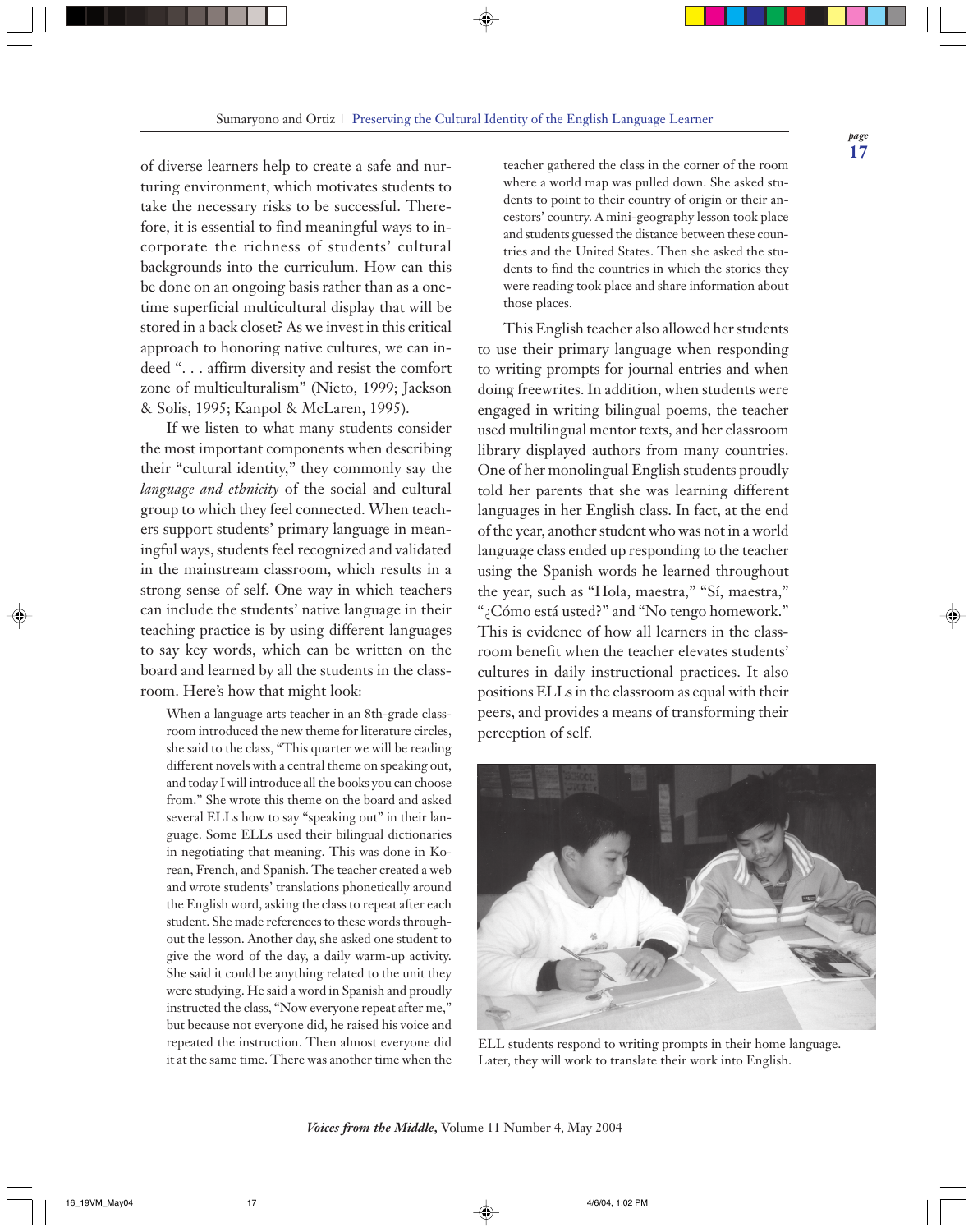In addition to incorporating opportunities to acknowledge English Language Learners' expertise of their home language, cultural way of life, geography, and history into the daily fabric of classroom life, teachers can also validate the power of students' first language in the process of learning English. Encouraging students to use their language serves the dual purpose of validating whom they are and furthering their academic success. For example, in assigning short exploratory activities wherein students are asked to *write to learn,* teachers can give students the option of writing in their mother tongue or home dialect. "The primary function of this 'expressive' language (writing to learn) is not to communicate, but to order and represent experience to our own understanding. In this sense, language provides us with a unique way of knowing and becomes a tool for discovering, for shaping meaning, and for reaching understanding" (Fulwiler &Young, 2000). Writing

**It is our hope in these uncertain times that** *all* **teachers recognize the need to promote equal access to the curriculum and take on an advocacy role for ELLs.**

expert Peter Elbow asserts that, ". . . unless we write in the language that is in touch with our unconscious, we lose half our mental strength" (Elbow, 2001). Therefore, when assigning journal writing, freewriting, and writing to solve a problem, allow stu-

dents to choose the language they find most conducive to tapping their mental reservoirs, and then, later, they can transfer those ideas into English.

While it is sometimes useful and important to let students think through concepts in their primary language, we also want them to participate in class activities using English. This is difficult, however, as students not only struggle with the language, but worry about speaking a language they don't know well in front of peers. The use of cooperative activities wherein students share information and build meaning together is an effective way to help ELLs learn the content while at the same time building self-esteem that is sometimes challenged as they work to learn a new language. Cooperative activities provide an

opportunity for social interaction in which students must both negotiate how to achieve the task and produce the language to accomplish the task.

Grouping students and structuring cooperative learning activities should be clearly orchestrated for maximum results. If two students share the same native language, putting them in the same group will often maximize learning. Using the native language to explain and clarify content is an important advantage that should be utilized. The temperaments and strengths of other students in the class could also be considered in designing successful group activities. Specific directions, tasks, and roles should be explicitly described, and opportunities for practice should be given; if not, English Language Learners could be excluded or tensions could develop within the group. One activity, "Numbered Heads Together" (Kagan, 1992), shows how ELLs can work successfully in cooperative groups. Here's how this might look in one classroom:

In an 8th-grade science classroom, the teacher has assigned seats for all the students at the laboratory tables. Each table is identified by an index card taped at the center with the name of a color. This card also contains numbers referring to the places at the table. Therefore, each student has a designated number. When the teacher displays a question written on the overhead for class discussion, it is also read aloud. "What is matter? Name the 3 states of matter and give 2 examples of each type of matter." He continues by giving instructions about how to answer these questions. "Now, talk to the people at your table and try to come up with an answer. Be sure everyone shares information and knows the answer because no one knows who will be chosen." The teacher gives the class 3 minutes to confer. When time is up, he clicks the spinner dial number and calls out, "Those with the number 4 please stand up." He repeats the question and requires each standing student to contribute to the answer.

If a non-English-speaking student is standing in this activity, a team member is allowed to whisper the answer phrase-by-phrase as the ELL repeats. This kind of cooperative activity allows English Language Learners to participate with their peers in a non-threatening way. As teachers, we should remain flexible in structuring activities